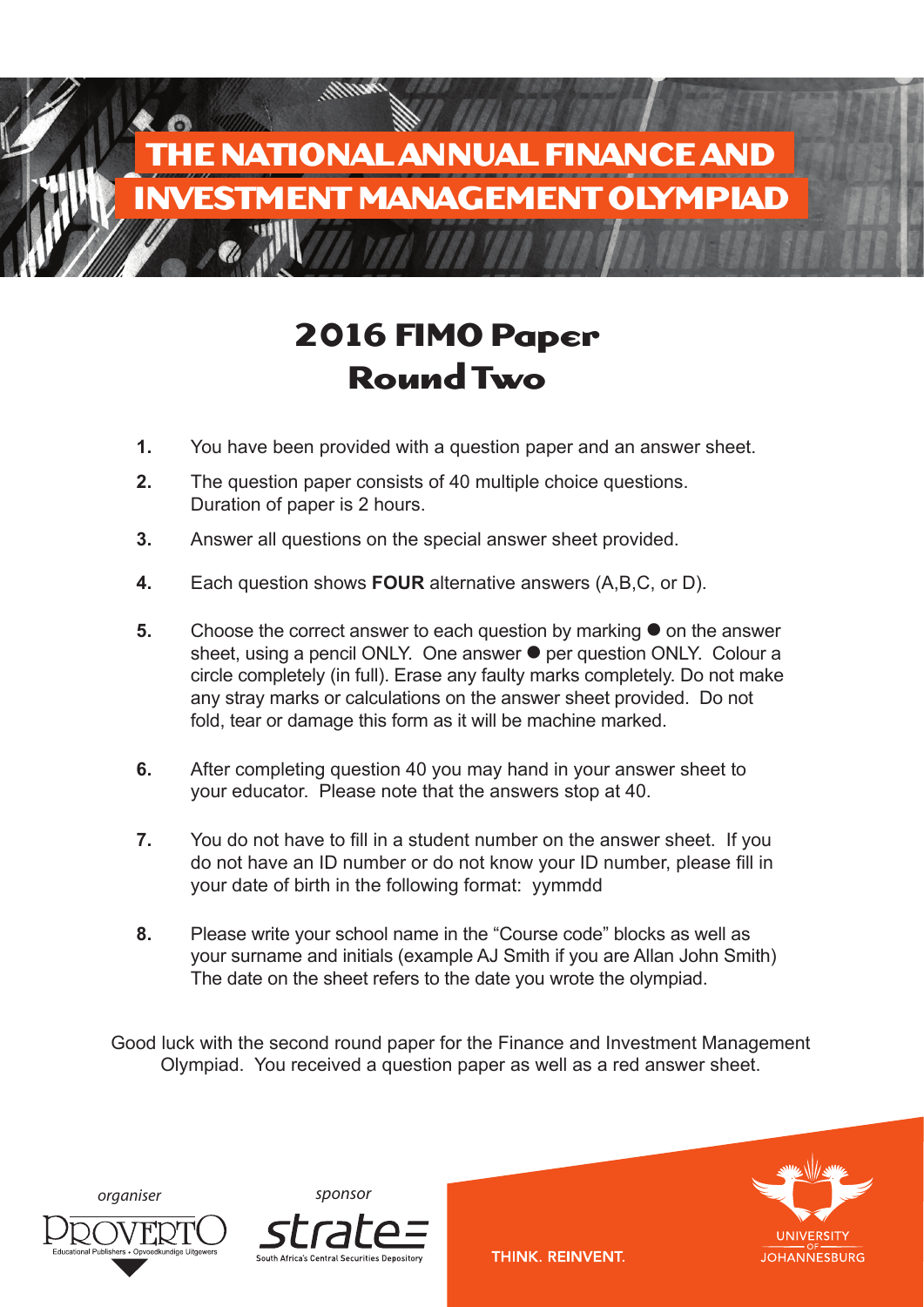## **1. The \_\_\_\_\_ of an asset is the change in value plus any cash distributions expressed as a percentage of the initial price or amount invested.**

- A. Return
- B. Value
- C. Risk
- D. Probability

## **2. \_\_\_\_\_\_\_ is/are financial assets.**

- A. Only bonds
- B. Only machines
- C. Only shares
- D. Shares and bonds

#### **3. Money market securities \_\_\_\_\_\_\_\_\_\_\_\_.**

- A. are short term
- B. are highly marketable
- C. are generally very low risk
- D. are short term, highly marketable, and generally very low risk
- **4. You purchased a share last year for R50. One year later you received R1.25 as a dividend and sold the share. If you earned a return of 12.5%, how much did you sell the share for?**
	- A. R55.00
	- B. R56.25
	- C. R57.75
	- D. R58.00
- **5. Both the dividend and the increase in share price contribute to a share's:**
	- A. dividend yield
	- B. capital appreciation
	- C. expected return
	- D. none of the above

#### **6. How is the dividend yield for a share calculated?**

- A. Price/Dividend
- B. Dividend/Price
- C. Earnings/Dividend
- D. Dividend/Earnings
- **7. Which one of the following financial statements is referred to as a "statement of financial position" and gives a picture of a company's financial position at a particular point in time?**
	- A. income statement
	- B. balance sheet
	- C. statement of cash flows
	- D. tax reconciliation statement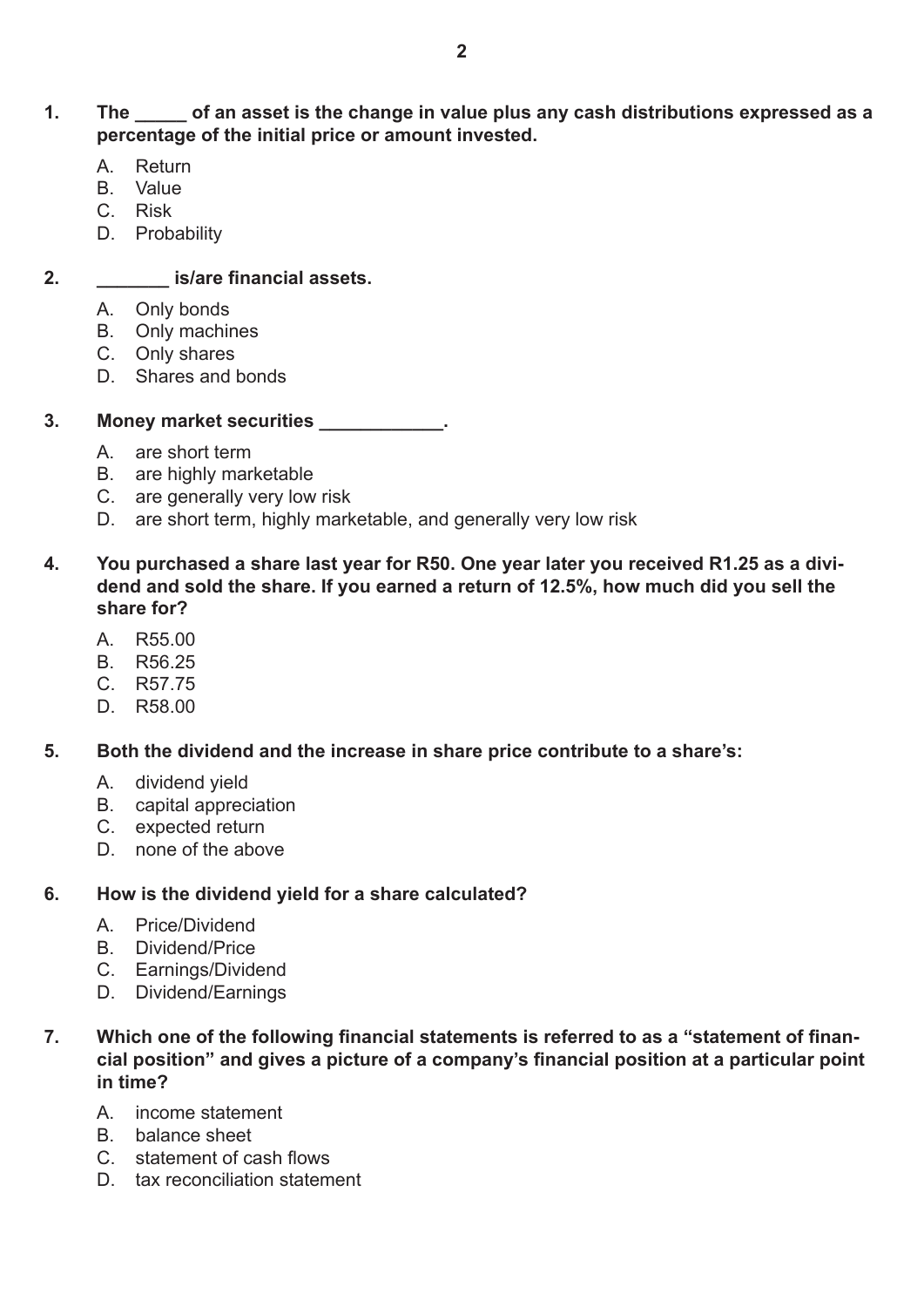## **8. Which of the financial ratios relate to the solvency of an organization:**

- *i. Current Ratio*
- *ii. Quick Ratio*
- *iii. Gross Profit Margin*
- *iv. Return on Assets.*
- A. i and ii only
- B. ii and iii only
- C. i and iii only
- D. i, iii and iv only

## **9. If your current ratio is less than 1, it means that:**

- A. current assets are greater than your current liabilities.
- B. current assets are less than your current liabilities.
- C. current assets are equal to your current liabilities.
- D. none of the above.

## **10. The quick ratio is stricter than your current ratio because:**

- A. it excludes inventory.
- B. it excludes debtors.
- C. it excludes trade creditors.
- D. none of the above

# **11. Dividend per share is affected by:**

- *i. Earnings*
- *ii. Net Income*
- *iii. Dividends*
- *iv. Number of Shares*
- A. i and iv
- B. ii, iii and iv
- C. iii and iv
- D. *i*, *ii*, *iii* and iv

# **12. The earnings yield is the inverse of which of the following ratios:**

- A. P/E
- B. E/P
- C. D/E
- D. E/D

# **13. Which of the following forms part of property investments:**

- A. Residential apartment building
- B. Office Space
- C. A Farm
- D. All of the above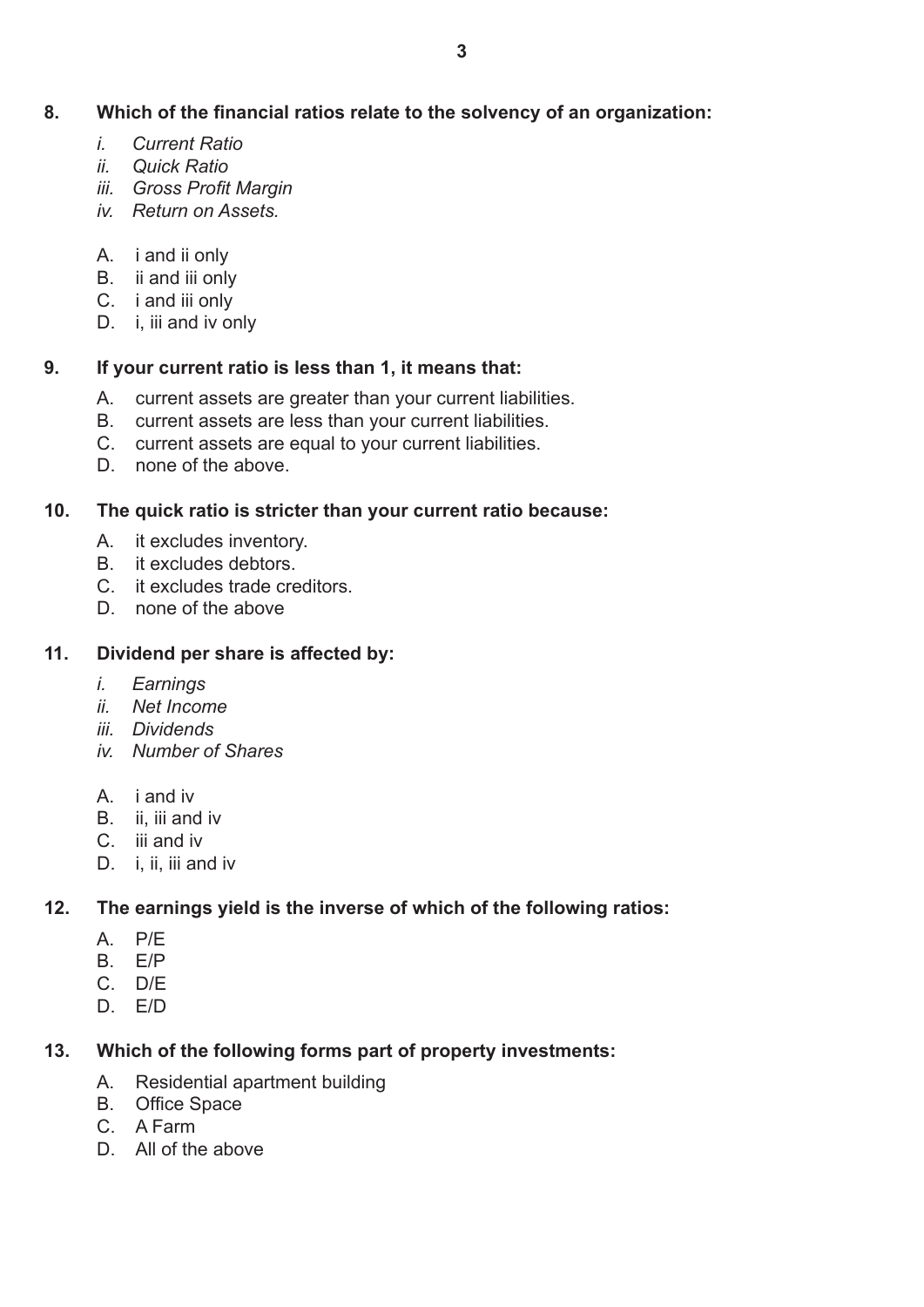- **14. SR Ltd has sales of R200 0000 000, cost of sales of R 130 000 000, operating profit of R50 000 000, interest expense of R10 000 000, tax expense of R20 000 000, total equity of R125 000 000 and total debt of R275 000 000. Their percentage mark-up is:**
	- A. 25.3%
	- B. 35.7%
	- C. 38.5%
	- D. 53.8%
- **15. SR Ltd has sales of R200 0000 000, cost of sales of R 130 000 000, operating profit of R50 000 000, interest expense of R10 000 000, tax expense of R20 000 000, total equity of R275 000 000 and total debt of R100 000 000. Their net profit margin is:**
	- A. 8.0%
	- B. 10.0%
	- C. 12.0%
	- D. 16.0%
- **16. SR Ltd has sales of R200 0000 000, cost of sales of R 130 000 000, operating profit of R50 000 000, interest expense of R10 000 000, tax expense of R20 000 000, total equity of R275 000 000 and total debt of R100 000 000. Their debt to assets ratio is:**
	- $A$   $36\%$
	- B. 50%
	- $C. 275%$
	- D. None of the above.
- **17. SR Ltd has current assets that consist of cash: R50 000 000, and receivables: R70 000 000. If the Current liabilities are R50 000 000 and the quick ratio is 0.8:1, what is the value of the inventory:**
	- A. R60 000
	- B. R70 000
	- C. R80 000
	- D. R90 000
- **18. SR Ltd has sales of R200 0000 000, cost of sales of R 130 000 000, operating profit of R50 000 000, interest expense of R10 000 000, tax expense of R20 000 000, total equity of R275 000 000 and total debt of R100 000 000. Their return on equity is:**
	- A. 8%
	- B. 7%
	- $C. 10%$
	- D. 16%

## **19. Return on Equity is calculated as:**

- A. Sales/Shareholder Equity
- B. Operating Profit/Shareholder Equity
- C. Net Income/Shareholder Equity
- D. Total Assets/Shareholder Equity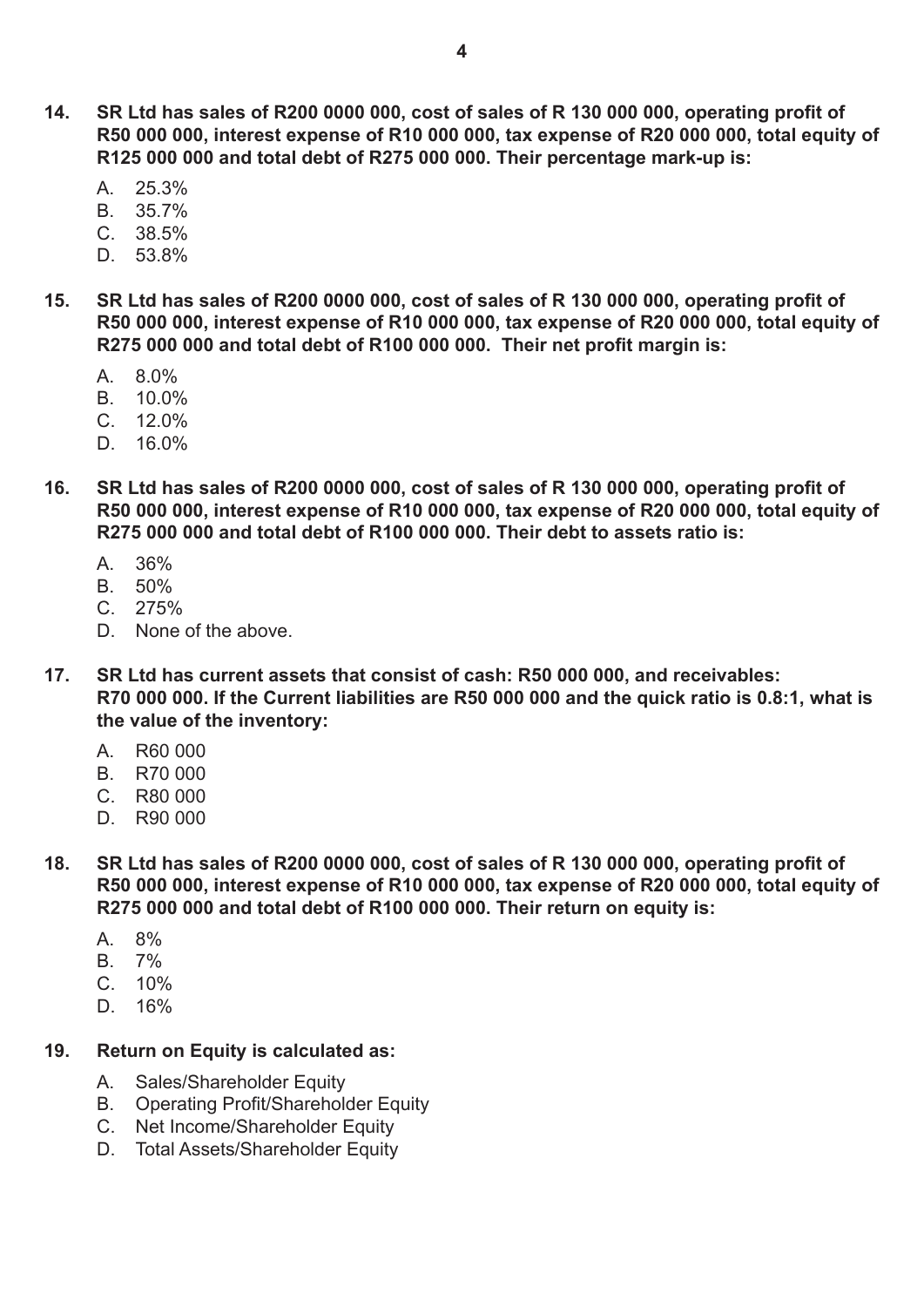### **20. In which case will an investor receive the least interest?**

- A. 10%, compounded annually
- B. 10%, compounded monthly
- C. 10%, compounded continuously
- D. 10%, compounded daily

### **21. Which of the following is NOT an assumption underlying TVM calculations?**

- A. Money is always invested and always productive so that returns can be reinvested at a rate equal to *i*
- B. Time periods are all of equal length
- C. Payments are all inflows
- D. The interest rate is constant throughout the term

#### **22. Which of the following is TRUE regarding the assumption around Annuities:**

- *i. Certain annuity: one with a fixed number of payments and the assurance that the payments will be made*
- *ii. Discrete annuity: one with equal intervals on the same date*
- *iii. Simple annuity: one with payments and interest conversions on the same date*
- *iv. Ordinary annuity - one in which all the payments are made at the beginning of the period*
- A. i and iii
- B. ii and iv
- C. iv
- D. all of the above are true

#### **23. The future value of a given sum of money:**

- A. will depend on the *rate of interest*, the *time to maturity* of the deposit
- B. will be greater than the current value by the amount of the interest earned
- C. is the value at some time in the future of a sum of money received or paid today
- D. all of the above

#### **24. If you invested R668 today over a period of 5 years, how much will it be worth if you could earn a rate of 14.5% compounded annually?**

- A. R948
- B. R1355
- C. R4460
- D. R1 315
- **25. You need R1 000 000 in 10 years' time. You are willing to place an amount of R50 000 into an investment at the end of each year. How much interest should you earn in order to reach your objective?**
	- $A = 15\%$
	- B. 50%
	- C. 10%
	- D. 18%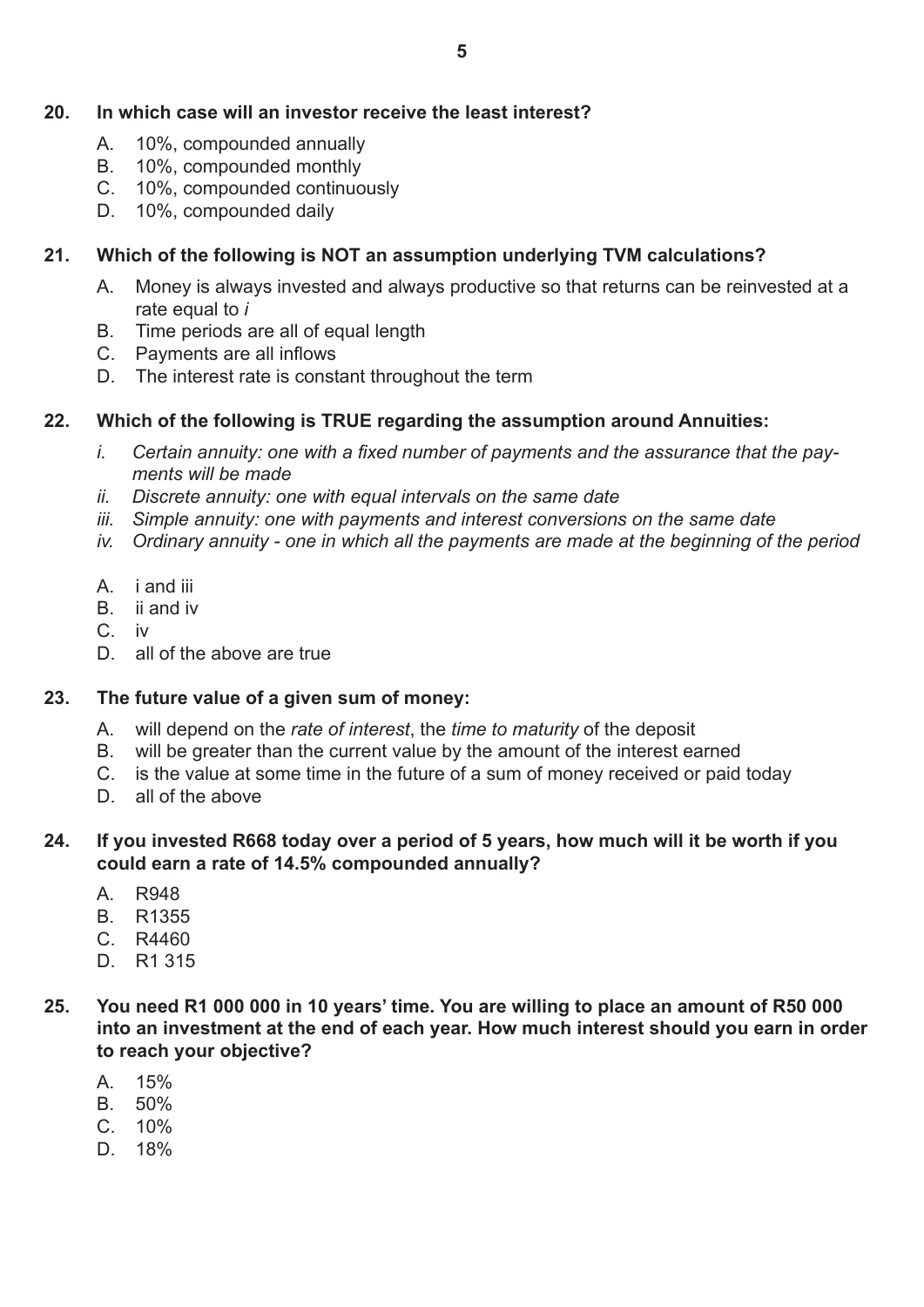- $A = 1.76\%$
- B. 21.17%
- C. 21.00%
- D. 24.23%
- **27. You borrow R 60 000.00 and repay in 8 equal annual installments of R 12 935.00 with the first payment made exactly 1 year later. To the nearest percent what rate of interest are you paying on the loan?**
	- $A = 10\%$
	- B. 11%
	- $C. 15%$
	- D. 14%
- **28. You make equal R 400.00 monthly repayments on a loan. The annual interest is 15%, compounded monthly. The loan is for 12 years. What is the amount of the original loan?**
	- A. R26 651.00
	- B. R25 156.21
	- C. R22 657.00
	- D. R24 448.40
- **29. Suppose an annuity costs R 40 000.00 and produces cash flow of R 10 000.00 over each of the following eight years. What is the rate of return on the annuity?**
	- A. 10%
	- B. 15%
	- $C. 25%$
	- D. Need more information
- **30. The present value interest factor of an annual ordinary annuity for 3 years at 8% equals?**
	- A. 1/(1.083)3
	- B. 1/(1.24)
	- C.  $[1+1/(1.08)+1/(1.08)^2]$
	- D. [1/(1.08)+1/(1.08)2+1/(1.08)3 ]
- **31. You are faced with two investments. Investment A promises a return of 5% per annum compounded annually, whilst Investment B promises a return of 4.75% per annum compounded monthly. Which one would you prefer?**
	- A. Investment A
	- B. There is not enough information to make the decision.
	- C. Either one
	- D. Investment B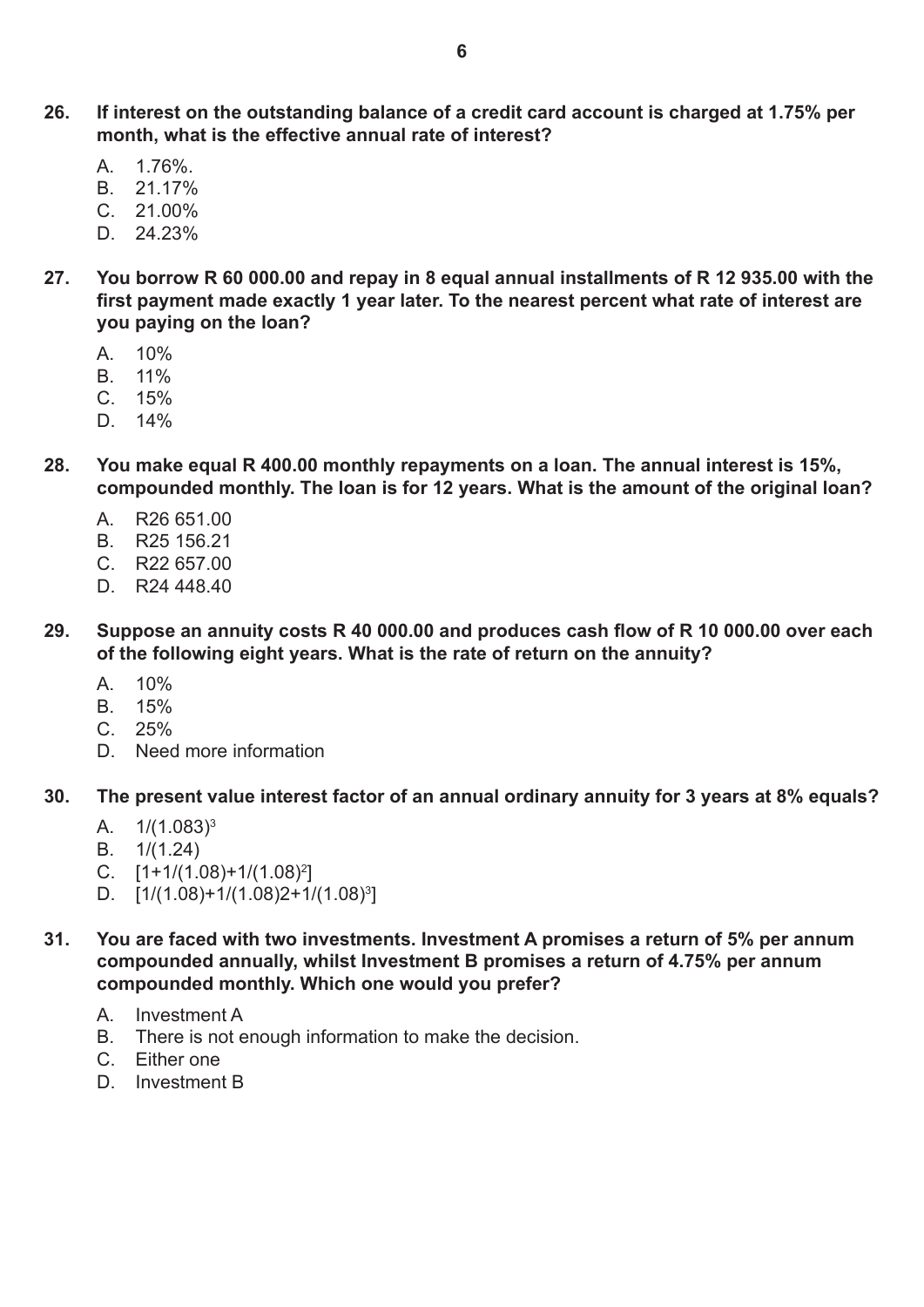- **32. Sam borrowed R15 000 at a 14% annual rate of interest to be repaid over 3 years. The loan is amortised into three equal, annual end-of-year payments. The annual end of year loan payment is equal to:**
	- A. R6 461
	- B. R2 100
	- C. R700
	- D. R5 700

#### **33. You are quoted an interest rate of 12% compounded monthly. What is the effective rate of interest?**

- A. 12.68%
- B. 11.39%
- $C. 12%$
- D. None of the above

#### **34. The lowest rate that can be earned with certainty is considered to be the:**

- A. risk-free rate
- B. risk premium
- C. required rate of return
- D. return on any risky investment

## **35. Other things being equal, a low \_\_\_\_\_\_\_\_ would be most consistent with a relatively high growth rate of firm earnings and dividends.**

- A. dividend payout ratio
- B. degree of financial leverage
- C. variability of earnings
- D. inflation rate

**\_\_\_\_\_\_\_\_\_.**

#### **36. If the economy is shrinking, firms with high operating leverage will experience**

- A. similar decreases in profits as firms with low operating leverage
- B. smaller decreases in profits than firms with low operating leverage
- C. higher decreases in profits than firms with low operating leverage
- D. no change in profits

## **37. What does a P/E ratio of 18 suggest?**

- A. It suggests investors are willing to pay R0.18 for every R1 of earnings
- B. It suggests investors are willing to pay R18 for every R1 of earnings
- C. It suggests investors are willing to pay R1 for every R0.18 of earnings
- D. It suggests investors are willing to pay R1 for every R18 of earnings

## **38. If all other factors remain unchanged, the P/E ratio will increase, if the**

- A. Dividend payout rate increases
- B. ROE decreases
- C. Retention ratio decreases
- D. The country's liquidity risk increase